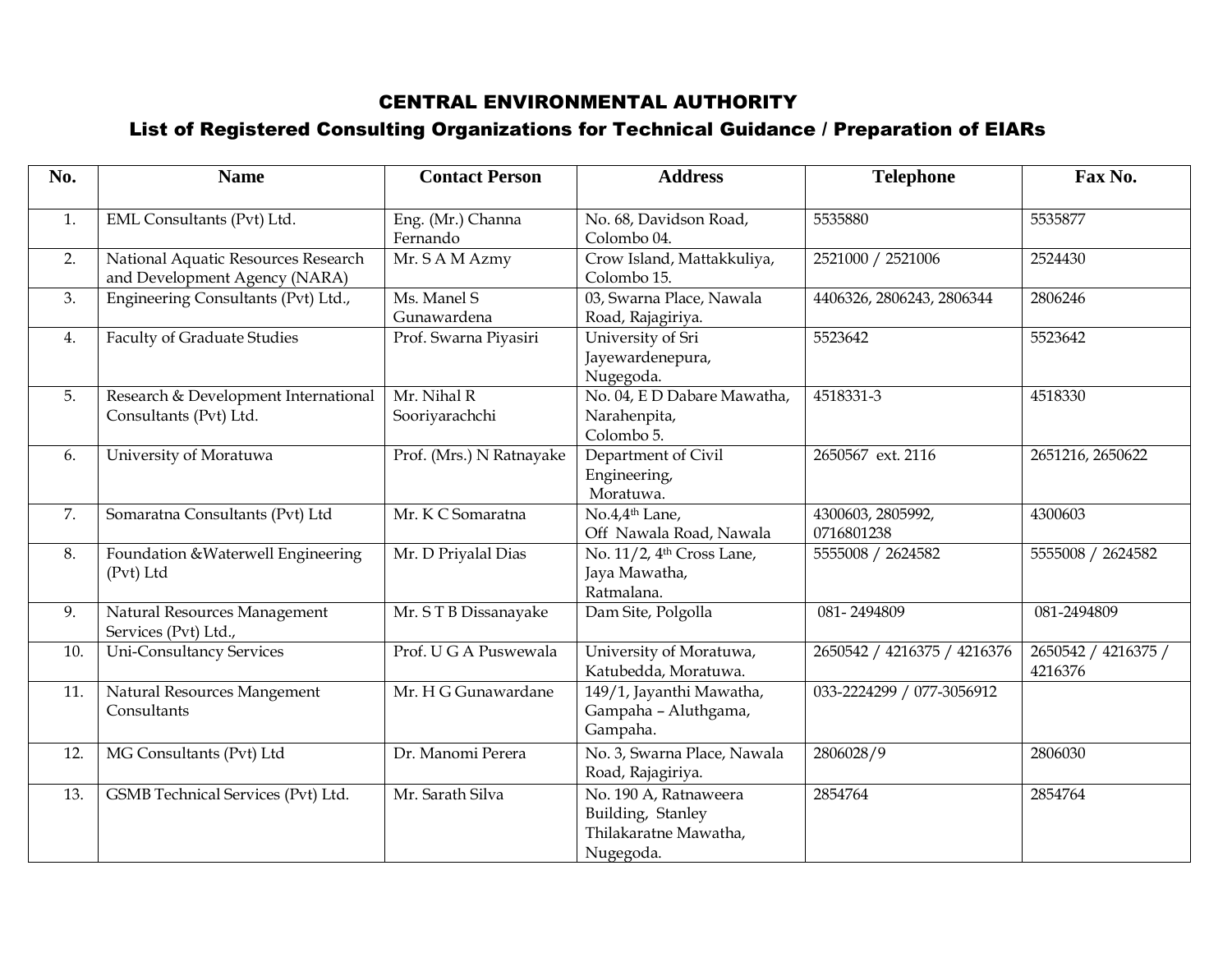| No. | <b>Name</b>                                                 | <b>Contact Person</b>          | <b>Address</b>                                                                    | <b>Telephone</b>                                            | Fax No.                       |
|-----|-------------------------------------------------------------|--------------------------------|-----------------------------------------------------------------------------------|-------------------------------------------------------------|-------------------------------|
| 14. | Consulting Engineers & Architects<br>Associated (Pvt) Ltd., | Mr. H Bertie Buddhisena        | No. 500 / 5, Thalapathpitiya<br>Road, Madiwela, Kotte                             | 2799010                                                     | 2799010                       |
| 15. | <b>Resources Development Consultants</b><br>(Pvt) Ltd.,     | Mr. MARD Jayatillaka           | 55-2/1, Galle Road,<br>Colombo 03.                                                | 2435746, 2320159<br>2325873-4, 2394297, 2441389,<br>2436724 | 2382723                       |
| 16. | <b>Central Engineering Consultancy</b><br>Bureau            | Mr. A A V Dias                 | 415, Bauddhaloka Mawatha,<br>Colombo 07.                                          | 2668800, 2696217, 2668817                                   | 2687369                       |
| 17. | Management Frontiers (Pvt) Ltd                              | Mr. PCK Abeykoon               | 84/4, Lauris Road,<br>Colombo 4.                                                  | 2554667-8                                                   | 2554667                       |
| 18. | Greentech Consultants (Pvt) Ltd                             | Mr. Diyath<br>Gunawardena      | No. 94/50, Kirulapona Road,<br>Colombo 5.                                         | 5533933                                                     | 5533934                       |
| 19. | Industrial Technology Institute (ITI)                       | Mr. H N Gunadasa               | 363, Bauddhaloka Mawatha,<br>Colombo 7.                                           | 2379800                                                     | 2379850<br>2379950            |
| 20. | Soil Tech (Pvt) Ltd.                                        | Dr. Mohan Abeyratne            | 352, Rajagiriya Road<br>Rajagiriya.                                               | 0112861818                                                  | 0112861271                    |
| 21. | Green Team Consultancy and<br>Research (Pvt) Ltd.           | Ms. Samangi Hewage             | 89/1, First Cross Street,<br>Walana, Panadura.                                    | 077-3953757                                                 | 011-2867401                   |
| 22. | Thirasaru Lanka (Pvt) Ltd.                                  | Mr. Dammika<br>Kapukotuwa      | No. 30/8, Araliya Gardens,<br>Papiliyana.                                         | 071-8730731                                                 | 071-9378331                   |
| 23. | Design Consultant                                           | Mr. A C Liyanage               | 40/5 A, Perera Mawatha,<br>Pelawatta, Battaramulla.                               | 011-2786834                                                 | 011-2785599                   |
| 24. | Geo Eco (Pvt) Ltd.                                          | Mr. EMASK<br>Wimalathilake     | 7 B/1, Furni Lanka Road,<br>Walpola, Rukgahawila.                                 | 033-2281177<br>071-4831730                                  | 033-2281177                   |
| 25. | J & S Associates                                            | Ms. Janakie B<br>Hettiarachchi | 42, Janasavigama, Pallekele.                                                      | 081-2423756                                                 | 081-2423756                   |
| 26. | Sapientia Credit Consortium (Pvt) Ltd.                      | Mr. P M Gunawardena            | 54, Anderson Road, Dehiwala.                                                      | 011-5337333                                                 | 011-5337332                   |
| 27. | Nature Solutions (Pvt) Ltd.                                 | Mr. PG Joseph                  | 25/4, Pepiliyana Road,<br>Nugegoda.                                               | 011-2810947<br>071-6912480                                  | e-mail:<br>pgjoseph@gmail.com |
| 28. |                                                             | Mr. Hemantha K<br>Jayasundara  | 1080/4, Kurunduwatta Road,<br>Kumaragewatta, Thalangama<br>- South, Battaramulla. | 077-3753910                                                 |                               |
| 29. | S G S Lanka (Pvt) Ltd.                                      | Ms. S L Rajasingham            | AEC Building, 3rd Floor, 140,<br>Vauxhall Street, Colombo 02.                     | 071-4893536                                                 | ----                          |
| 30. | Sri Lanka Carbon Fund (Pvt) Ltd.                            | Ms. Surandi Perera             | 980/4 A, Wickramasinghe<br>Place, Ethul Kotte.                                    | 011-2053065                                                 | 011-2053065                   |
| 31. |                                                             | Mr. K M Senevirathna<br>Banda  | "Gampathi Niwasa",<br>Aluthnuwara.                                                | 077-3452375<br>071-8304666                                  |                               |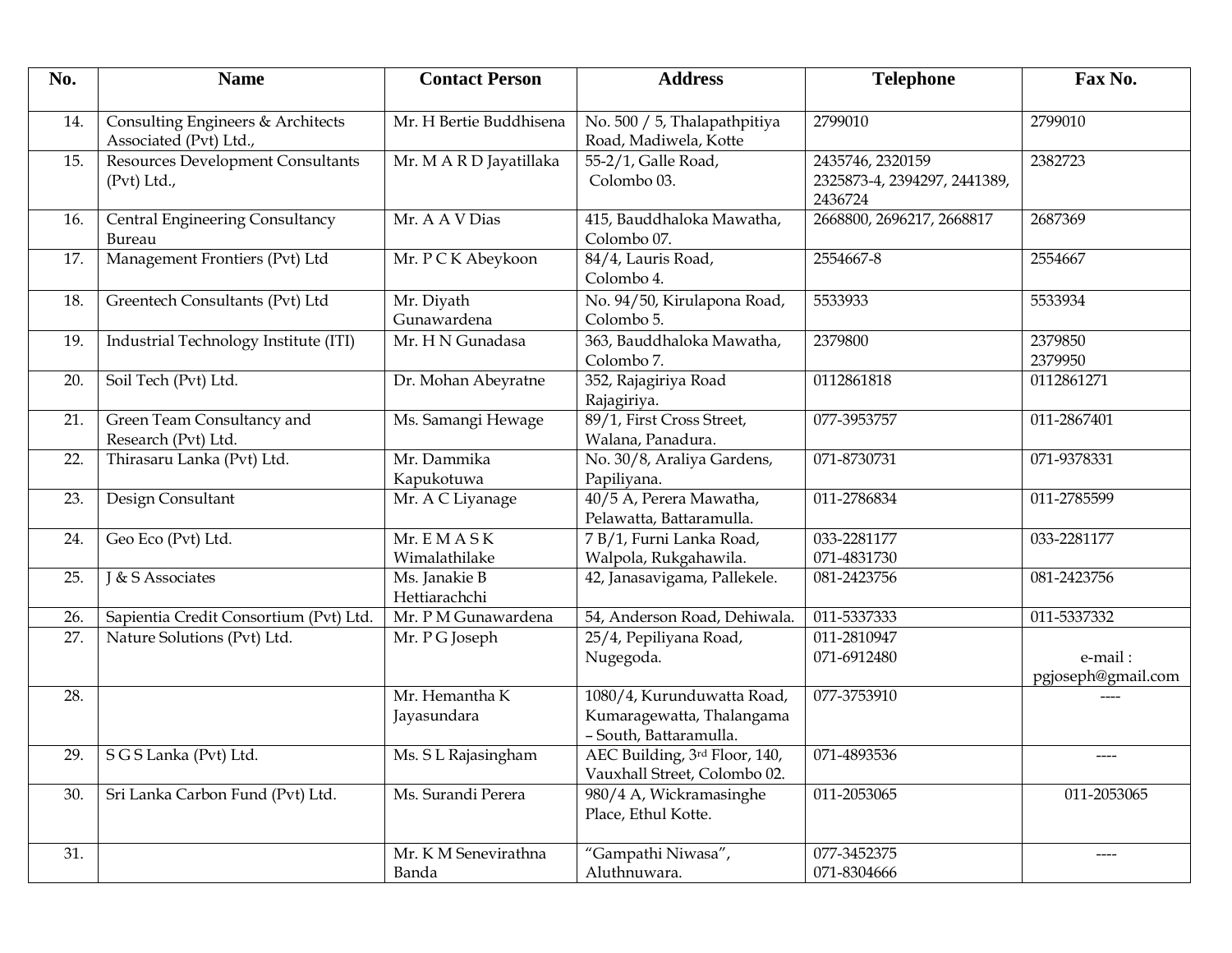| No. | <b>Name</b>                                                                                            | <b>Contact Person</b>          | <b>Address</b>                                                                                                                 | <b>Telephone</b>                        | Fax No.     |
|-----|--------------------------------------------------------------------------------------------------------|--------------------------------|--------------------------------------------------------------------------------------------------------------------------------|-----------------------------------------|-------------|
| 32. | Environmental Management &<br>Assessment Consultants (Pvt) Ltd.                                        | Mr. WADD<br>Wijesooriya        | No. 126/16, Gonagampola<br>Road, Waragoda, Kelaniya.                                                                           | 0777-253397                             |             |
| 34. | Department of Civil and<br>Environmental Engineering, Faculty of<br>Engineering, University of Ruhuna. | Dr. Sudhira De Silva           | Department of Civil and<br>Environmental Engineering,<br>Faculty of Engineering,<br>University of Ruhuna,<br>Hapugala, Galle.  | 0912245765                              | 091-2245762 |
| 35. | Green Planet Eco-Consultant (PVT)<br>LTD.                                                              | Mr. MGWMK<br>Gunarathne        | #54C,<br>Vimukthi<br>Mawatha,<br>Pelawatta,<br>Battaramulla.                                                                   | 011-2076936<br>0777275954<br>0719476488 | 011-2076936 |
| 36. | Environmental Laboratory &<br><b>Consultancy Services</b>                                              | Mr. G Subasinghe               | 889 1/3, Maradana Road,<br>Punchi Borella, Colombo 10.                                                                         | 2684242                                 |             |
| 37. | Infotechs Ideas (Pvt) Ltd.                                                                             | Mr. B<br>Abeygunawardena       | No.546 /6, Galle Road<br>Colombo 3.                                                                                            | 2372104,<br>2370755-6                   | 2573276     |
| 38. | Institute of Devt. Alternatives and<br>Reconciliation Ltd.                                             | Mr. Dimdu Endaragalle          | No. 39/4 E, D S Senanayake<br>Mawatha, Colombo 08.                                                                             | 2681200                                 | 2681200     |
| 39. | Institute for Participatory Interaction<br>in Development (IPID)                                       | Ms. Mallika R<br>Samaranayake  | No. 23, P Ruban Peiris<br>Mawatha, Kalubowila,<br>Dehiwala.                                                                    | 2723833, 4513960                        | 2723225     |
| 40. | <b>BioEn Solutions</b>                                                                                 | Dr. Suranjan Fernando          | 307, Dutugamunu Mawatha,<br>Watapuluwa, Kandy.                                                                                 | 075018842                               |             |
| 41. | Center for Sustainability, University of<br>Sri Jayewardenepura                                        | Dr. Priyan Perera              | Department of Forestry and<br><b>Environmental Science,</b><br>University of Sri<br>Jayewardenepura,<br>Gangodawila, Nugegoda. | 2758411                                 | 2802937     |
| 42. | Greenway Resources Management<br>Consultancies                                                         | Dr. I Dissanayake              | 380/95, Bullers Road,<br>Colombo 07.                                                                                           | 2697600, 2673794                        |             |
| 43. | Multi-Tech Solutions (Pvt) Ltd.                                                                        | Mr. Hasantha<br>Gunaweera      | 160 1/1, Poorwarama Road,<br>Colombo 05.                                                                                       | 2856935                                 | 2856935     |
| 44. | Sabaragamuwa University of Sri<br>Lanka                                                                | Dr. A Aruna Shantha            | Dept. of Economic & Statistics,<br>University of Sabaragamua,<br>Belihul Oya.                                                  | 045-3452078                             |             |
| 45. | Colombo Science and Technology Cell                                                                    | Prof. D T U Abeytunga          | Faculty of Science, University<br>of Colombo, 94, Kumaratunga<br>Munidasa Mw., Colombo 03.                                     | 0113288777                              | 2586868     |
| 46. | Master Hellie's Engineering<br>Consultants (Pvt) Ltd.                                                  | Eng. (Dr.) Tissa U<br>Liyanage | No. 1104/2, Pannipitiya Road,<br>Battaramulla                                                                                  | 2869439<br>0766889089                   | 2869625     |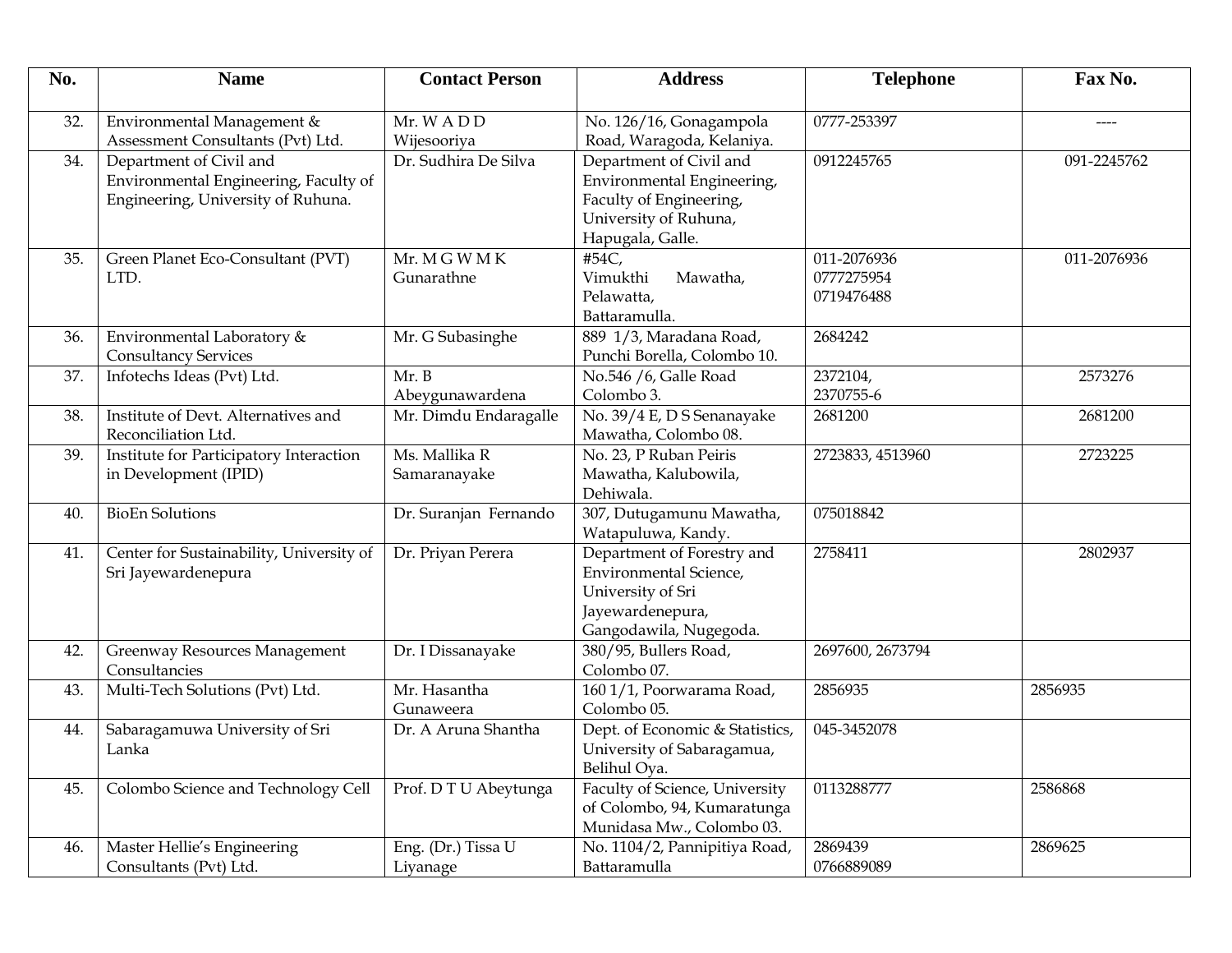| No. | <b>Name</b>                                                                      | <b>Contact Person</b>       | <b>Address</b>                                                                     | <b>Telephone</b>                            | Fax No.            |
|-----|----------------------------------------------------------------------------------|-----------------------------|------------------------------------------------------------------------------------|---------------------------------------------|--------------------|
| 47. | Skills International (Pvt.) Ltd.                                                 | Mr. Danesh<br>Abeyawickrama | No 321,<br>Galle Road, Colombo 03.                                                 | 2375270-71<br>4740334                       | 4628548            |
| 48. | Sri Lanka Land Reclamation & Devt.<br>Corporation                                | Eng. Srimathi<br>Senadheera | No. 3, Sri Jayewardenepura<br>Mawatha, Sri<br>Jayewardenepura Kotte.               | 2867369<br>2889485                          | 2868001<br>2862457 |
| 49. | Control Union Inspections (Pvt) Ltd.                                             | Mr. Sumith<br>Ponnamperuma  | 36/2A, Sir Marcus Fernando<br>Mawatha, Colombo 07.                                 | 2678607-09                                  | 2678610            |
| 50. | Sampath and Prasad Holdings (Pvt)<br>Ltd.                                        | Mr. Prasad Jayaweera        | No. 74/6, Stanley Place,<br>Pepiliyana Road, Nugegoda.                             | 2852582                                     |                    |
| 51. | Lanka Hydraulic Institute Ltd (LHI)                                              | Eng. H N R Perera           | No. 177 John Rodrigo<br>Mawatha, Katubedda,<br>Moratuwa.                           | 2650409<br>2650472                          | 2650470            |
| 52. | Hydro Engineering and<br><b>Environmental Consultants</b>                        | Mr. W G Gnanadasa           | 46, Wickum Mawatha,<br>Bagawantalawa Watta,<br>Uyandana, Hidgolla<br>(Kurunegala). | 0718025537                                  |                    |
| 53. | Department of Earth Resources<br>Engineering                                     | Dr. H M R Premasiri         | University of Moratuwa<br>Katubedda<br>Moratuwa                                    | 2650353                                     | 2650622            |
| 54. | Trails Consultancy (Pvt) Ltd.                                                    | Mr. Ranjith D<br>Undugoda   | 181, Negombo Road,<br>Peliyagoda                                                   | 4387737                                     | 2946482            |
| 55. | <b>Total Management Solutions Company</b><br>(Pvt) Ltd.                          | Dr. AKSSS Atapattu          | $110/A/1-1/2$ , Sunethradevi<br>Road, Kohuwala                                     | 2822636                                     |                    |
| 56. | Mining and Environmental<br><b>Engineering Technology Services (Pvt)</b><br>Ltd. | Eng. Indika<br>Samarakkody  | 256/2/B, Udaya Mawatha,<br>Kaduwela Road, Malabe                                   | 0773025870                                  |                    |
| 57. | Consortium of Consultants for<br>Sustainable Development (CCSD)                  | Dr. Thusitha Tennakoon      | 2/7, Inner Bagatale Road,<br>Colombo 03.                                           | 2584933<br>0727686807<br>0727585807         |                    |
| 58. | Meet Services (Pvt) Ltd.                                                         | Eng. Indika<br>Samarakkody  | 577, Kotte Road, Pitakotte                                                         | 2871244<br>0767715858<br>0718285824         | 2871244            |
| 59. | Central Environmental Testing and<br>Consultancy (Pvt) Ltd.                      | Eng. Ishanka<br>Wimalaweera | No. 128/A, Vihara Mawatha,<br>Mulgampola, Kandy.                                   | 0719257349                                  |                    |
| 60. | AmPark Consulting Services (Pvt) Ltd.                                            | C. Senevirathna             | No. 58, Angampitiya Road,<br><b>Ethul Kotte</b>                                    | 077-3470404<br>Email-<br>chandana@ampark.lk |                    |